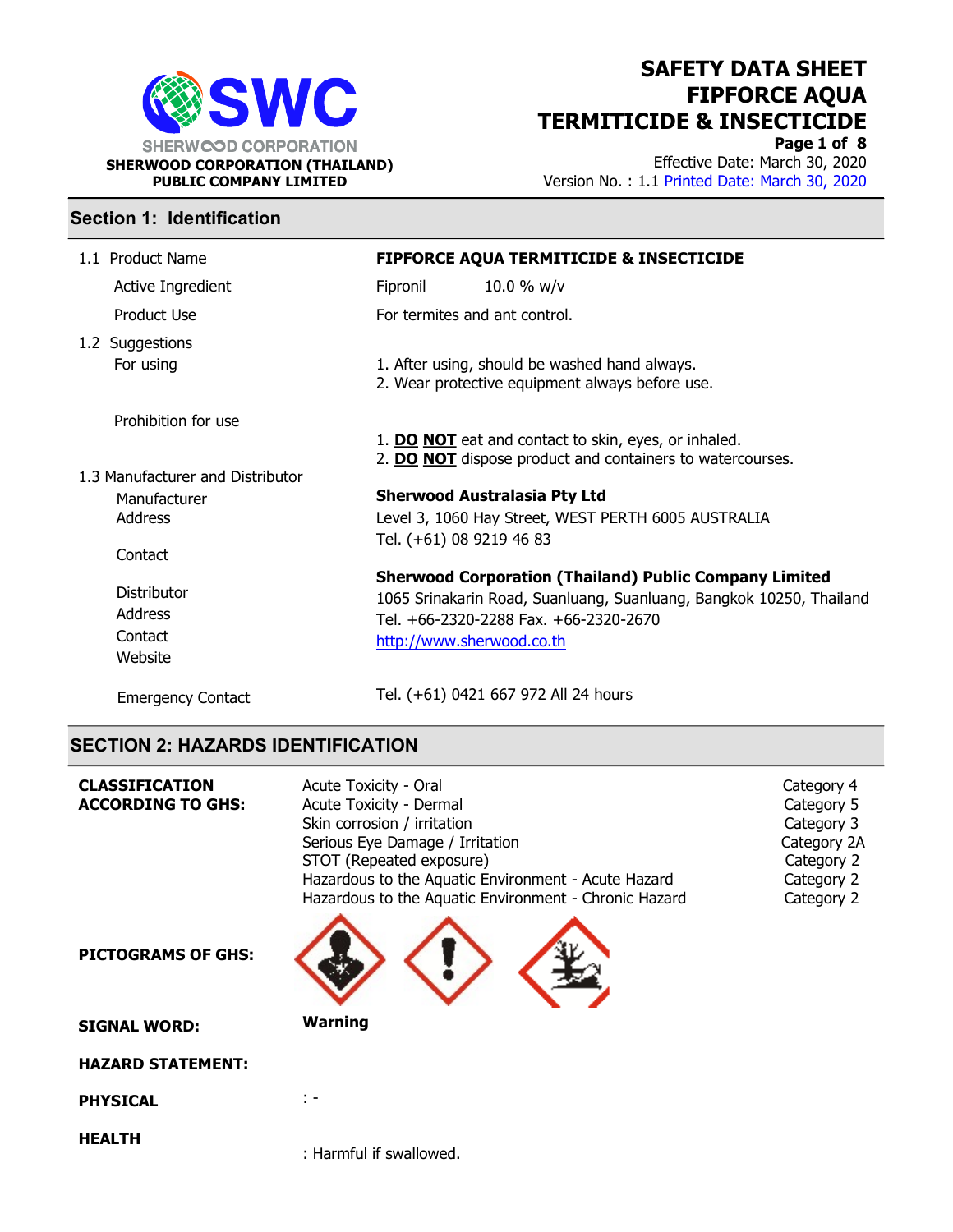

SHERWOOD CORPORATION (THAILAND) PUBLIC COMPANY LIMITED

 $\overline{a}$ 

## SAFETY DATA SHEET FIPFORCE AQUA TERMITICIDE & INSECTICIDE

Page 2 of 8 Effective Date: February 25, 2020

Version No. : 1.0 Printed Date: March 30, 2020

| H302                           | : May be harmful in contact with skin.                                              |
|--------------------------------|-------------------------------------------------------------------------------------|
| H313                           | : Cause mild skin irritation.                                                       |
| H316                           | : Cause serious eye irritation.                                                     |
| H319                           | : Harmful if inhaled.                                                               |
| H332                           | : May cause damage to nervous system through prolonged or repeated exposure.        |
| H373                           |                                                                                     |
|                                |                                                                                     |
| <b>Environment</b>             | : Toxic to aquatic life.                                                            |
| H401                           | : Toxic to aquatic life with long lasting effects.                                  |
| H411                           |                                                                                     |
|                                |                                                                                     |
| <b>Precautionary Statement</b> |                                                                                     |
| <b>General</b>                 | : If medical advice is needed, have product container or label at hand.             |
| P101                           | : Keep out of reach of children.                                                    |
| P102                           | : Read label before use.                                                            |
| P103                           |                                                                                     |
|                                |                                                                                     |
| <b>Prevention</b>              | : <b>DO NOT</b> breathe dust / fume / gas / mist / vapours / spray.                 |
| P260                           | : Avoid breathing dust / fume / gas / mist / vapours / spray.                       |
| P261                           | : Wash hand thoroughly after handling.                                              |
| P264                           | : <b>DO NOT</b> eat, drink or smoke when using this product.                        |
| P270                           | : Use only outdoors or in well-ventilated area.                                     |
| P271                           | : Avoid release to the environment.                                                 |
| P273                           | : Wear protective gloves/protective clothing/eye protection/face protection.        |
| P280                           |                                                                                     |
|                                | : IF SWALLOWED: Call a POISON CENTER or doctor if you feel unwell.                  |
| <b>Response</b><br>P301+P312   | : IF INHALED: Remove victim to fresh air and keep at rest in a position comfortable |
| P304+P340                      | for breathing.                                                                      |
|                                | : IF IN EYES: Rinse cautiously with water for several minutes. Remove contact       |
| P305+P351+P338                 | lenses, if present and easy to do. Continue rinsing.                                |
|                                |                                                                                     |
|                                | : Call a POISON CENTER/doctor/physician if you feel unwell.                         |
| <b>P312</b>                    | : Get medical advice/attention if you feel unwell.                                  |
| <b>P314</b>                    | : Rinse mouth.                                                                      |
| <b>P330</b>                    | : If skin irritation occurs: Get medical advice/attention.                          |
| P332+P313                      | : If eye irritation persists: Get medical advice/attention.                         |
| P337+P313                      | : Collect spillage.                                                                 |
| P391                           |                                                                                     |
|                                | t -                                                                                 |
| <b>Storage</b>                 |                                                                                     |
| <b>Disposal</b><br><b>P501</b> | : Dispose of contents / container to approved method and / or local regulations.    |
|                                |                                                                                     |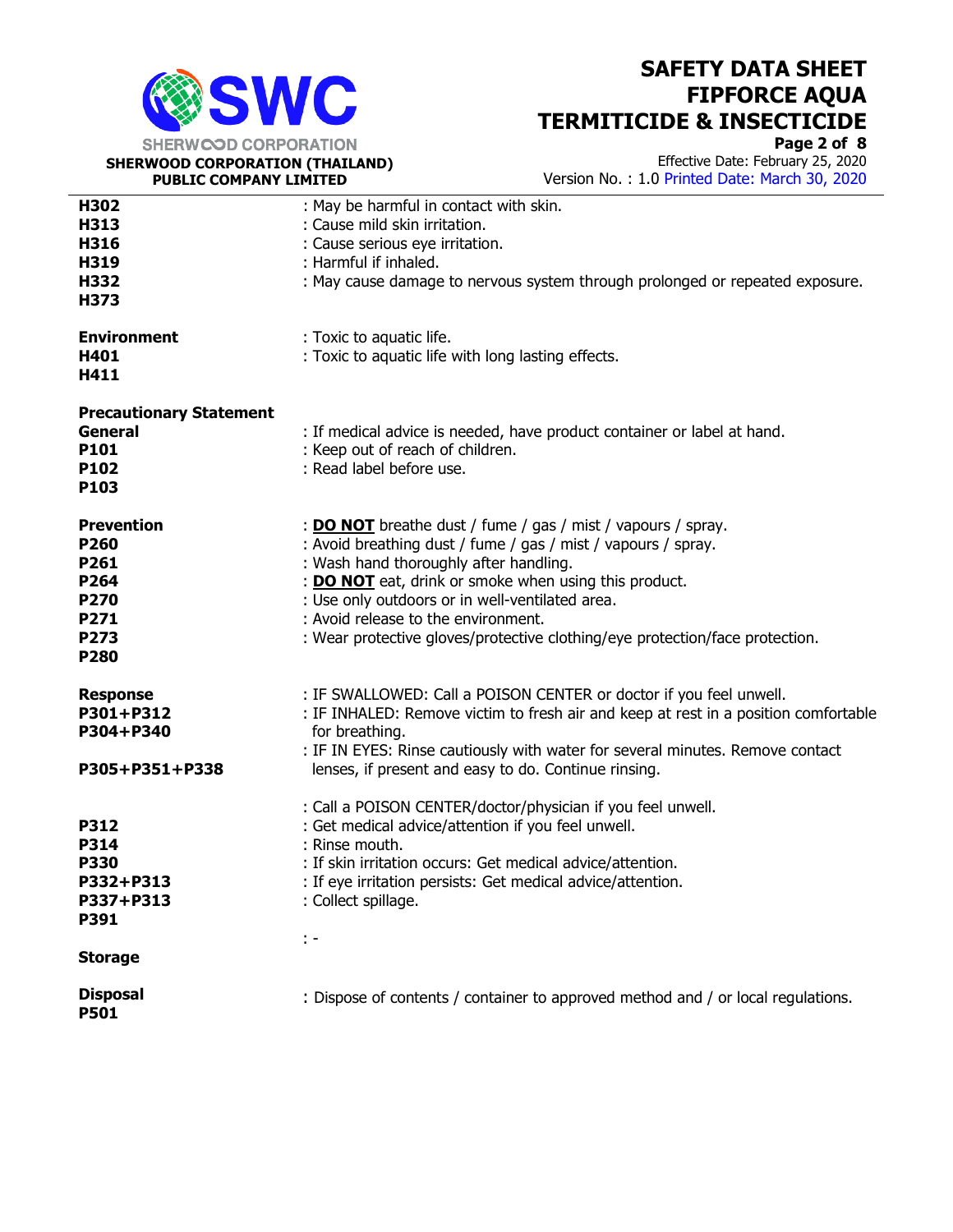

Page 3 of 8

Effective Date: February 25, 2020 Version No. : 1.0 Printed Date: March 30, 2020

## SECTION 3: INFORMATION ON INGREDIENTS

| <b>Components</b>                                | <b>CAS Number</b> | <b>Concentration</b> |
|--------------------------------------------------|-------------------|----------------------|
| Fipronil                                         | 120068-37-3       | 10.00%               |
| Propylene glycol                                 | $57 - 55 - 6$     | $10.00 - 15.00\%$    |
| 1,2-benzisothiazolin-3-one                       | 2634-33-5         | < 0.25%              |
| Other ingredients determined not to be hazardous | -                 | Balance to 100%      |

### SECTION 4: FIRST AID MEASURES

| If Eye Contact  |                  | : Rinse carefully out with plenty of water. If you were contact lenses, remove if<br>possible and wash away. If irritation persist, get medical attention immediately.                   |
|-----------------|------------------|------------------------------------------------------------------------------------------------------------------------------------------------------------------------------------------|
| If Ingestion    |                  | : Rinse off with plenty of water. <b>DO NOT</b> induct vomiting, get medical attention<br>immediately.                                                                                   |
| If Inhalation   |                  | : Move patient to fresh air. If breathing is difficult, give artificial respiration and<br>get medical attention immediately.                                                            |
|                 | If Skin contact  | : Remove contaminated clothing immediately and rinse skin off with plenty of<br>water. Get medical attention immediately if irritation persist.                                          |
| Basic First Aid |                  | : For advice, contact to the Poison Information Center, 1367 or Tel: (+66) 02-<br>419-7007 (All 24 hours). If feel unwell, keep the patient warm and get<br>immediate medical attention. |
|                 | Advice to Doctor | : Symptomatic treatment.                                                                                                                                                                 |

#### Section 5: Fire Fighting Measures

| Extinguishing Media Suitable | : Use carbon dioxide, water spray, alcohol-resistant foam or dry powder. |
|------------------------------|--------------------------------------------------------------------------|
| Unsuitable                   | : No data available.                                                     |

Specific Hazards Rising from the Chemical

: Carbon dioxide (CO<sub>2</sub>), Carbon monoxide (CO) and toxic fumes.

Special Protective Action for Fire-Fighters

- : Wear self contained breathing apparatus and chemical-protective clothing (Self - Contained Breathing Apparatus, SCBA).
- : Spray or fog water to cool outside of containers.

### SECTION 6: ACCIDENTAL RELEASE MEASURES

| Personal Precautions | : Use personal protective equipment.                                |
|----------------------|---------------------------------------------------------------------|
|                      | : Avoid contact with the skin, eyes and clothing.                   |
|                      | : Keep unauthorized people away.                                    |
|                      | : Remove contaminated clothes, undergarments and shoes immediately. |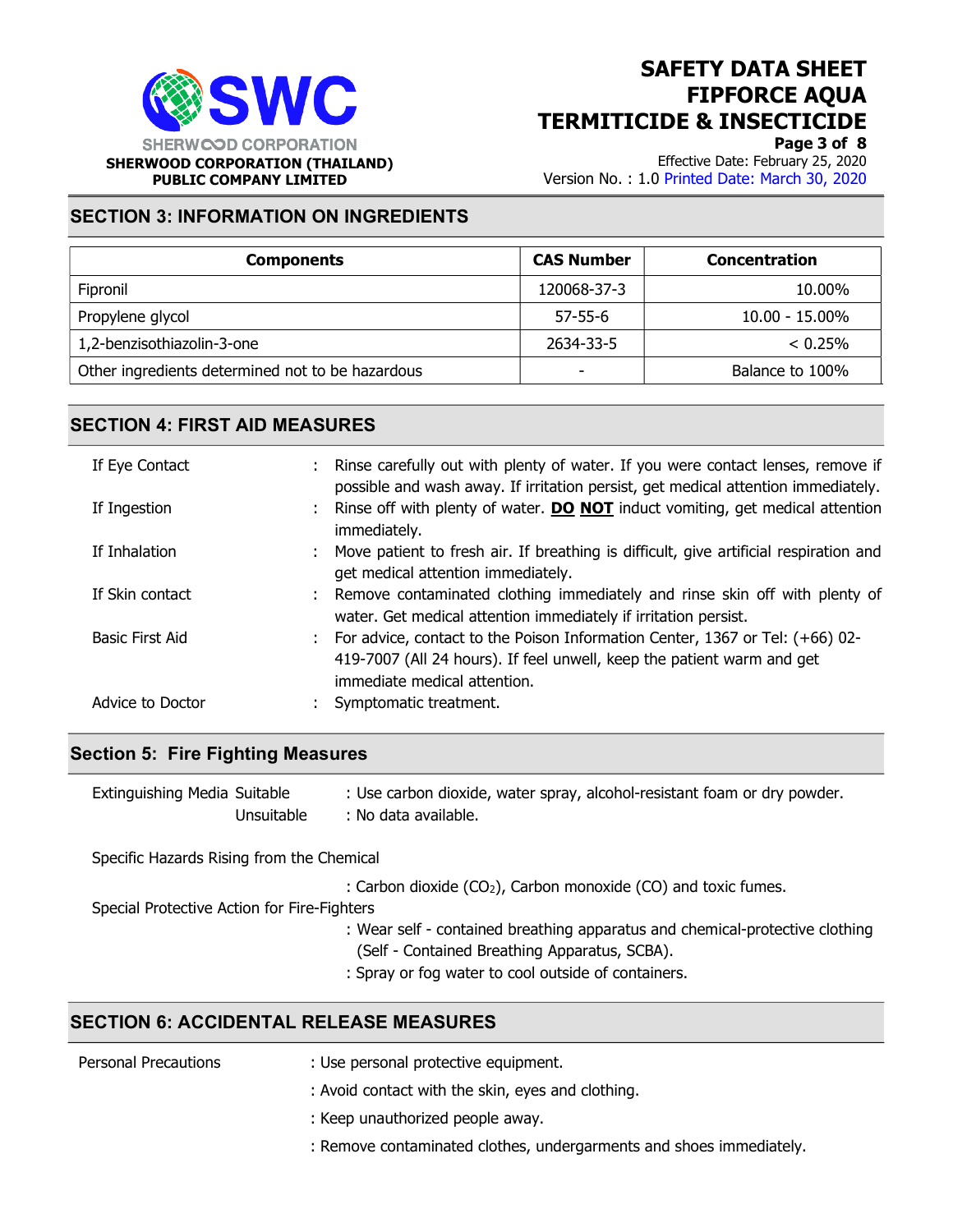

Page 4 of 8

Effective Date: February 25, 2020 Version No. : 1.0 Printed Date: March 30, 2020

| Personal Protection                                     | : Wear respiratory protective with organic vapour absorber, boots and rubber                                         |
|---------------------------------------------------------|----------------------------------------------------------------------------------------------------------------------|
| <b>Environmental Precautions</b>                        | : Avoid disposal of spilled material into soil, waterways, drains and sewers.<br>: Avoid release to the environment. |
| Methods and Material for<br>Containment and Cleaning Up | : For small amounts: Pick up with suitable absorbent material (e.g. sand, sawdust,<br>diatomaceous earth).           |
|                                                         | : For large amounts: Dike spillage. Pump off product. Cleaning operations should be                                  |
|                                                         | carried out only while wearing breathing apparatus.                                                                  |
|                                                         | : Dispose of absorbed material in accordance with regulations.                                                       |
|                                                         | : Collect waste in suitable containers, which can be labeled and sealed.                                             |
|                                                         | : Clean contaminated floors and objects thoroughly with water and detergents,                                        |
|                                                         | observing environmental regulations.                                                                                 |
|                                                         | : Waste through waste removal contractor is licensed and / or local authority<br>control.                            |

### SECTION 7: HANDLING AND STORAGE

| <b>PRECAUTIONS FOR</b><br><b>SAFE HANDLING:</b> | : Avoid contact with skin, eyes and clothing.<br>: Wash hands with soap and water after handling.<br>: Remove contaminated clothing and protective equipment before entering eating<br>areas.                                                          |
|-------------------------------------------------|--------------------------------------------------------------------------------------------------------------------------------------------------------------------------------------------------------------------------------------------------------|
| <b>PRECAUTIONS FOR</b><br><b>SAFE STORAGE:</b>  | : Storage in normal temperature at dry, cool and well ventilate.<br>: Protection from the sun and sealed.<br>: Stored in an upright position and protect container against physical damage.<br>: Keep away from food, drink and animal feeding stuffs. |

#### SECTION 8: EXPOSURE CONTROLS AND PERSONAL PROTECTION

| <b>National Exposure</b><br><b>Standard</b><br><b>Engineering</b><br><b>Controls</b> | : No data available.<br>: Ensure adequate ventilation of the working area.                   |
|--------------------------------------------------------------------------------------|----------------------------------------------------------------------------------------------|
| <b>Personal</b>                                                                      | : Wear appropriate specific chemical protective gloves such as nitrile rubber gloves, safety |
| Protective                                                                           | glasses, work clothing and respirator when using this product                                |
| <b>Equipment</b>                                                                     | And clean the device after use.                                                              |

### SECTION 9: PHYSICAL AND CHEMICAL PROPERTIES

Appearance : White opaque suspensions. Odor : Mild odor.  $pH$  value :  $3.5 - 7.0$  at 25 °C.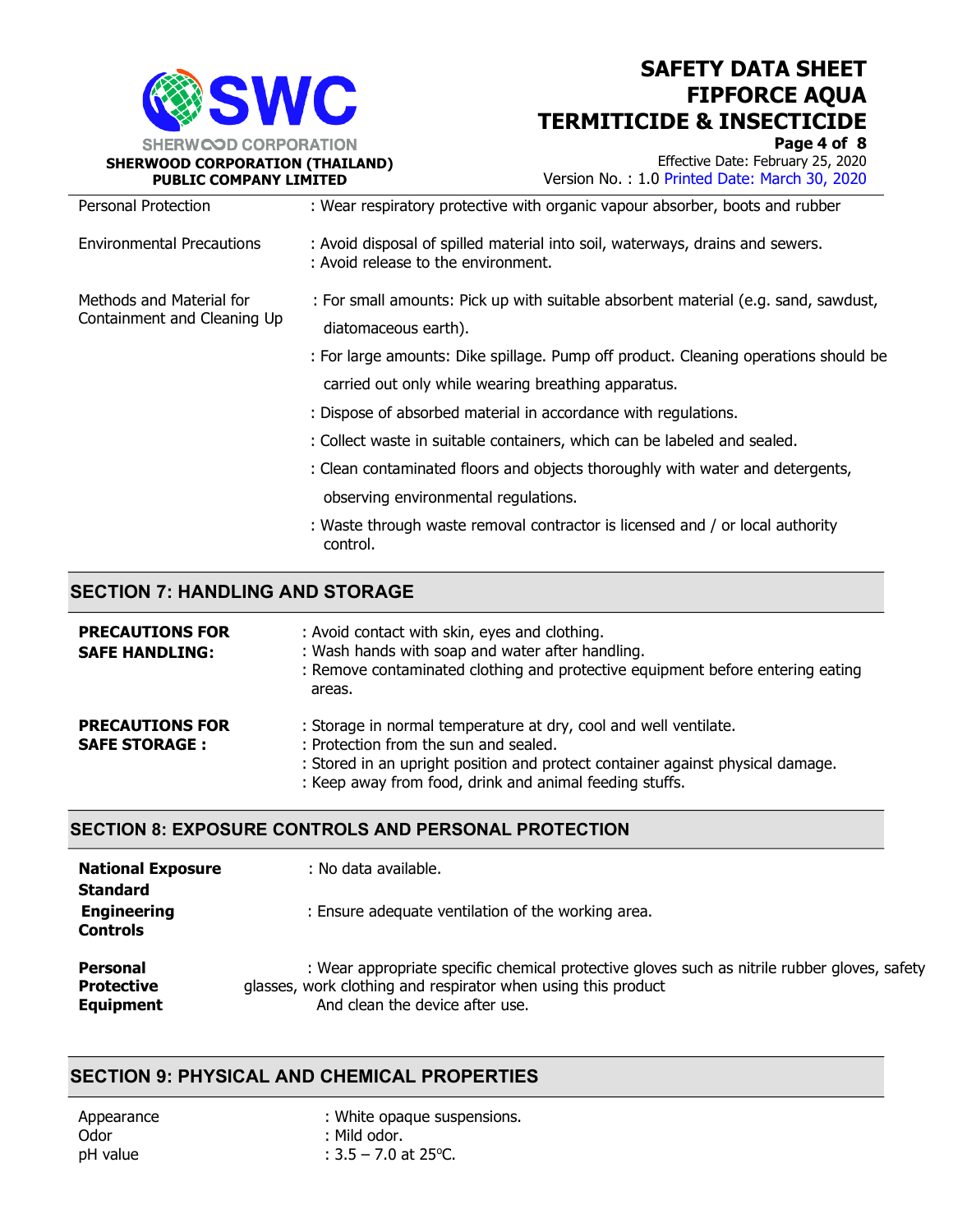

Page 5 of 8 Effective Date: February 25, 2020 Version No. : 1.0 Printed Date: March 30, 2020

| Freezing point<br>Boiling point / Range<br>Flash point<br><b>Evaporation Rate</b><br>Flammability of Solid and Gas<br><b>Flammable Limits</b><br>(LEL)%<br>$(UEL)\%$ | $: < 0$ °C.<br>$:100\text{ °C}$<br>: No flash point - Measurement made up to the boiling point.<br>: Not applicable.<br>: Not applicable<br>: To our knowledge, we do not expect any hazard if used according to label<br>: To our knowledge, we do not expect any hazard if used according to label |
|----------------------------------------------------------------------------------------------------------------------------------------------------------------------|------------------------------------------------------------------------------------------------------------------------------------------------------------------------------------------------------------------------------------------------------------------------------------------------------|
| Vapour Pressure<br>Vapour Density (air $= 1$ )<br>Relative Density (water $= 1$ )<br>Partition Coefficient n-Octanol<br>/ water (log $k_{ow}$ )                      | : No data available.<br>: No data available.<br>: No data available.<br>: No data available.                                                                                                                                                                                                         |
| Auto - Ignition Temperature                                                                                                                                          | : Based on the water content the product does not ignite.                                                                                                                                                                                                                                            |
| Decomposition Temperature                                                                                                                                            | : No decomposition if stored and handled as prescribed/indicated.                                                                                                                                                                                                                                    |
| Solubility in water (g/L)                                                                                                                                            | : Insoluble.                                                                                                                                                                                                                                                                                         |
| Specific Gravity / Density                                                                                                                                           | : $1.04 - 1.07$ Kg/L at 30 °C                                                                                                                                                                                                                                                                        |
| <b>Viscosity</b>                                                                                                                                                     | : $300 - 400$ cPs at 25 °C.                                                                                                                                                                                                                                                                          |

#### SECTION 10: STABILITY AND REACTIVITY

| Reactivity<br>Chemical Stability      | : No hazardous reactions if stored and handled as indicated.<br>: Stable under normal conditions of storage and use.               |
|---------------------------------------|------------------------------------------------------------------------------------------------------------------------------------|
| Possibility of Hazardous<br>reactions | : No hazardous reactions if stored and handled as indicated.                                                                       |
| Conditions to Avoid                   | : Avoid heat, sparks, open flames, ignition sources and direct sunlight.<br>: Avoid extremes temperature below 0°C and above 40°C. |
| Incompatible Materials                | : Strong oxidizing agent, Strong acid and base.                                                                                    |
| Hazardous Decomposition<br>products   | : Combustion or thermal decomposition will evolve carbon and nitrogen oxides and<br>halogen compounds.                             |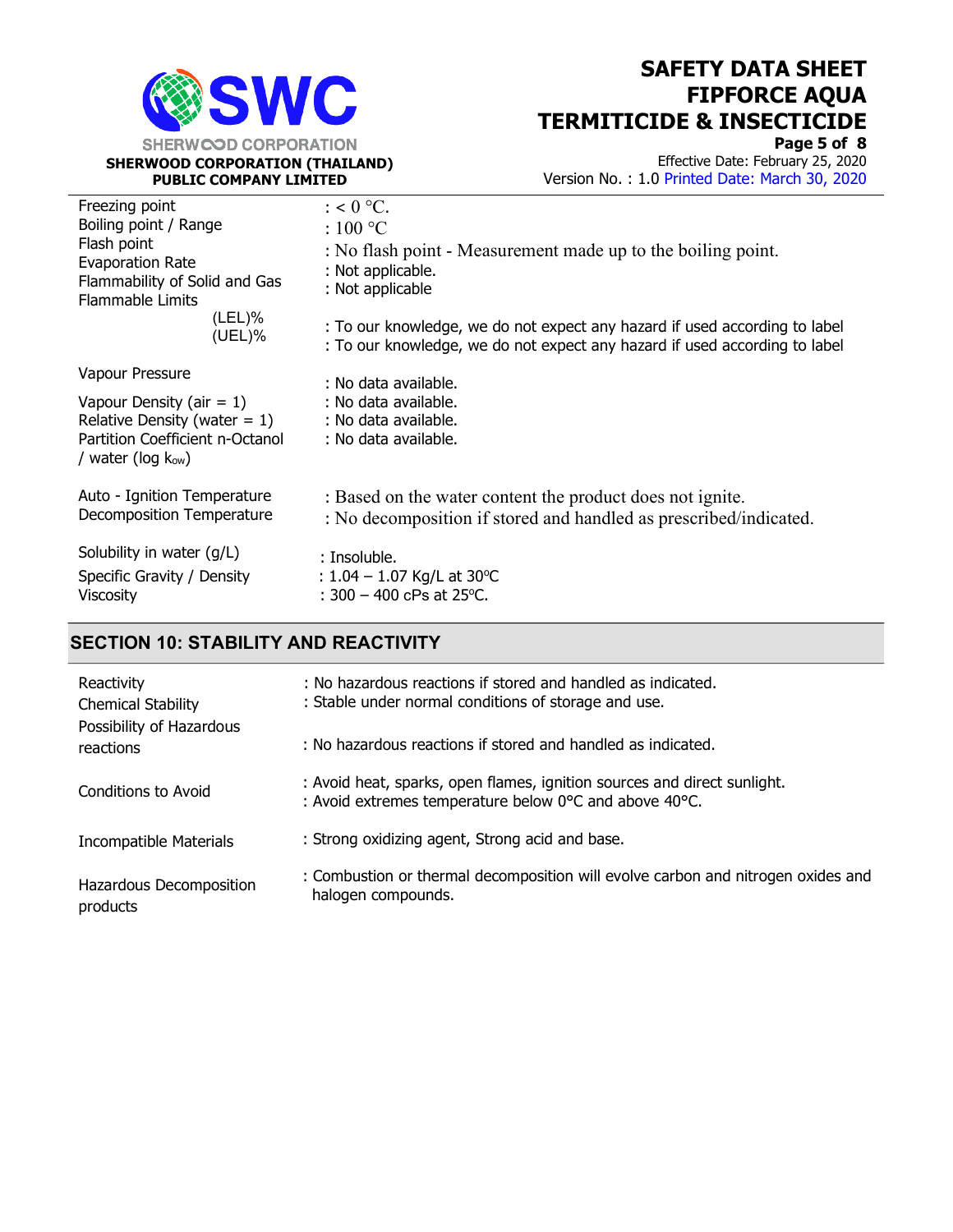

Page 6 of 8 Effective Date: February 25, 2020 Version No. : 1.0 Printed Date: March 30, 2020

### SECTION 11: TOXICOLOGICAL INFORMATION

| Acute Toxicity, Oral<br>Dermal<br><b>Inhalation</b> | : $LD_{50} = 987.85$ mg/kg (Rat) (Calculated)<br>: $LD_{50} = 3,736.45$ mg/kg (Rabbit) (Calculated)<br>: $LD_{50} = 3.20$ mg/L (4 Hours in Rat) (Calculated) |  |  |
|-----------------------------------------------------|--------------------------------------------------------------------------------------------------------------------------------------------------------------|--|--|
| Skin Corrosion / Irritation                         | : Cause mild skin irritation.                                                                                                                                |  |  |
| Eye Damage / Irritation                             | : Cause serious eye irritation.                                                                                                                              |  |  |
| <b>Respiratory Sensitization</b>                    | : Not classified.                                                                                                                                            |  |  |
| Skin Sensitization                                  | : Not classified.                                                                                                                                            |  |  |
| Germ Cell Mutagenicity                              | : Not classified.                                                                                                                                            |  |  |
| Carcinogenicity                                     | : Not classified.                                                                                                                                            |  |  |
| Reproductive Toxicity                               | : Not Classified.                                                                                                                                            |  |  |
| Specific Target Organ Toxicity                      |                                                                                                                                                              |  |  |
| - Single Exposure                                   | : Not Classified.                                                                                                                                            |  |  |
| - Repeat Exposure                                   | : May cause damage to nervous system through prolonged or repeated<br>exposure.                                                                              |  |  |
| Aspiration Hazard                                   | : Not Classified.                                                                                                                                            |  |  |

### SECTION 12: ECOLOGICAL INFORMATION

| Hazardous to the Aquatic Environment |                                                    |
|--------------------------------------|----------------------------------------------------|
| Acute Hazard                         | : Toxic to aquatic life.                           |
| Chronic Hazard                       | : Toxic to aquatic life with long lasting effects. |
| Persistence and Degradability        | : No data available.                               |
| Bio-Accumulative Potential           | : No data available.                               |
| Mobility in Soil                     | : No data available.                               |
| Other Adverse Effects                | : No data available.                               |

#### SECTION 13: DISPOSAL CONSIDERATIONS

| Waste Treatment Method            | : <b>DO NOT</b> dispose into the environment, waterways, drains and sewers.<br>: DO NOT pour waste contaminated into soil or water.<br>: Waste must be disposed of in accordance with federal, state and local |
|-----------------------------------|----------------------------------------------------------------------------------------------------------------------------------------------------------------------------------------------------------------|
| <b>Container Treatment Method</b> | environmental control regulations.<br>: <b>DO NOT</b> pierce or burn, even when empty.                                                                                                                         |
|                                   | : Should be disposed of in accordance with local regulations and laws in<br>force in the country or region.                                                                                                    |
|                                   | : This product is dangerous for the environment. <b>DO NOT</b> dispose to<br>sewers, drains or watercourses.                                                                                                   |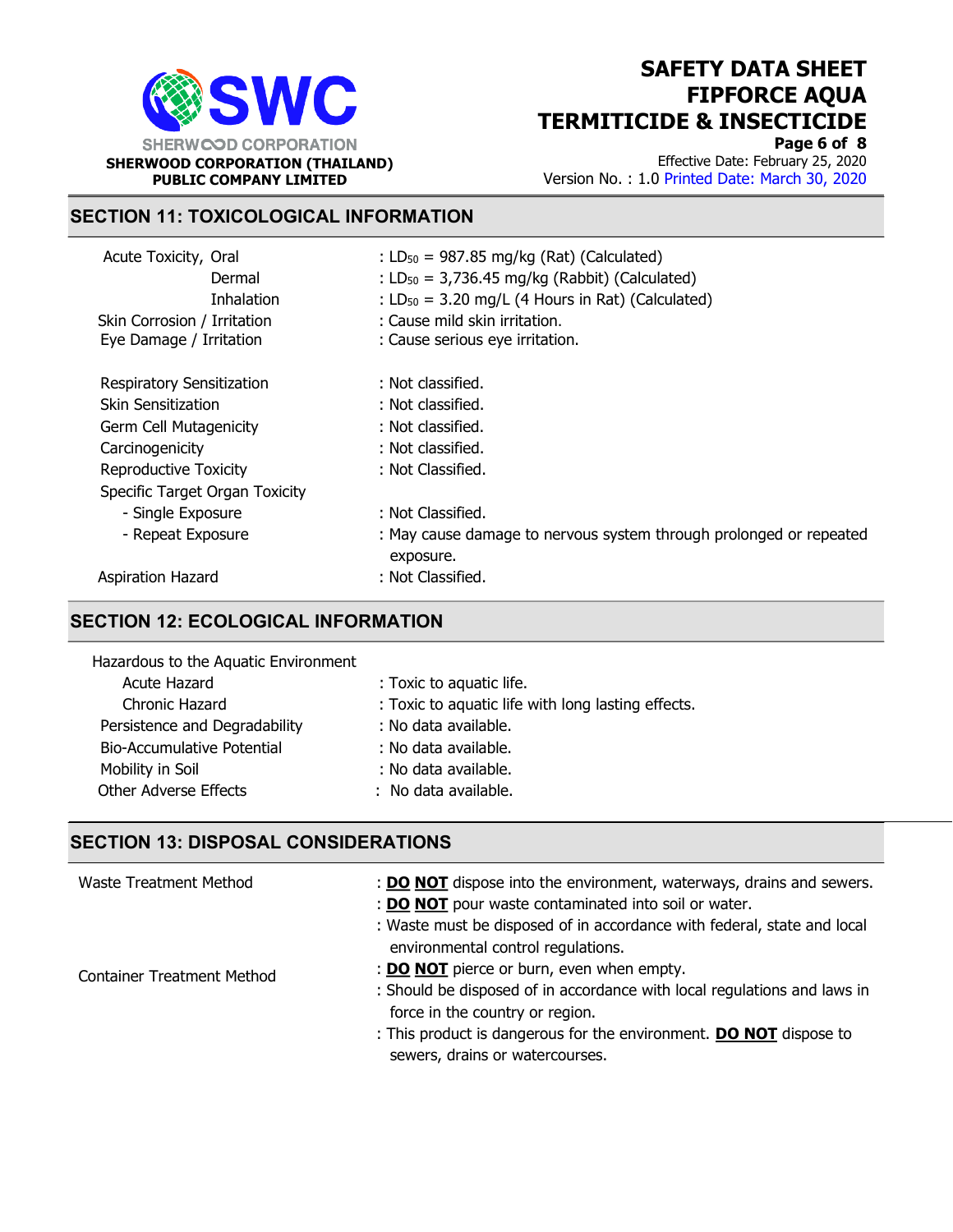

Page 7 of 8

Effective Date: February 25, 2020 Version No. : 1.0 Printed Date: March 30, 2020

#### SECTION 14: TRANSPORT INFORMATION

Environmentally Hazardous Substances meeting the description of UN 3077 or UN 3082 are not subjected to the Australian Dangerous Goods Code when transported by road or rail in packagings not exceeding 500  $kg(L)$  or IBCs.

| ັ<br><b>Regulation</b> | <b>UN</b><br><b>Number</b> | <b>Correct Shipping</b><br><b>Name</b>                                                                                       | <b>Classes</b> | PG* | <b>Symbols</b> | <b>Remark</b>                                                                                   |
|------------------------|----------------------------|------------------------------------------------------------------------------------------------------------------------------|----------------|-----|----------------|-------------------------------------------------------------------------------------------------|
| <b>IMDG</b>            | <b>UN 3082</b>             | <b>ENVIRONMENTALLY</b><br><b>HAZARDOUS</b><br>SUBSTANCE, SOLID,<br>N.O.S. (contains<br><b>FIPRONIL</b><br>(MARINE POLLUTANT) | 9              | III |                | <b>Emergency schedules</b><br>(Ems)<br>F-A, S-F                                                 |
| <b>IATA</b>            | <b>UN 3082</b>             | ENVIRONMENTALLY<br><b>HAZARDOUS</b><br>SUBSTANCE, SOLID,<br>N.O.S. (contains<br>FIPRONIL)                                    | 9              | Ш   |                | <b>Cargo Packing</b><br><b>Instruction: 914</b><br><b>Passenger Packing</b><br>Instruction: 914 |

Beware ensure transportation of the container tightly closed, no leak and **DO NOT** overturned.

DO NOT delivery with food, fiber, oxidizing agent, bases, etc

## SECTION 15: REGULATORY INFORMATION

Standard for the Uniform Scheduling of Medicines and Poisons (SUSMP): Schedule 5

APVMA Registration No. : Australian Pesticides and Medicines Authority No. 63789

Classified as a hazardous substance according to criteria of Safe Work Australia. (Xn).

Under the Standard for Uniform Scheduling of Medicines and Poisons (SUSMP), this product is a Schedule 5 This product is registered with the Agricultural and Veterinary Chemicals Code Act 1994. Product No. 63789. Product is not classified as a Dangerous Good according to the ADG Code (7th Ed).

Product is classified as a Dangerous Good according to the International Maritime Dangerous Goods (IMDG) Code and the International Air Transport Association (IATA).

Requirements concerning special training: Check State or Territory regulations that require people who use pesticides in their job or business to have training in the application of the materials.

### SECTION 16: OTHER INFORMATION

#### References

- : GHS OFFICIAL TEXT AND CORRIGENDA Rev.7 (2017)
- : European Chemicals Agency; https://echa.europa.eu/
- : Toxicology Data Network, U.S. National Library of Medicine; https://toxnet.nlm.nih.gov/
- : National Institute of Technology and Evaluation; http://www.safe.nite.go.jp/english/ghs/ghs\_index.html